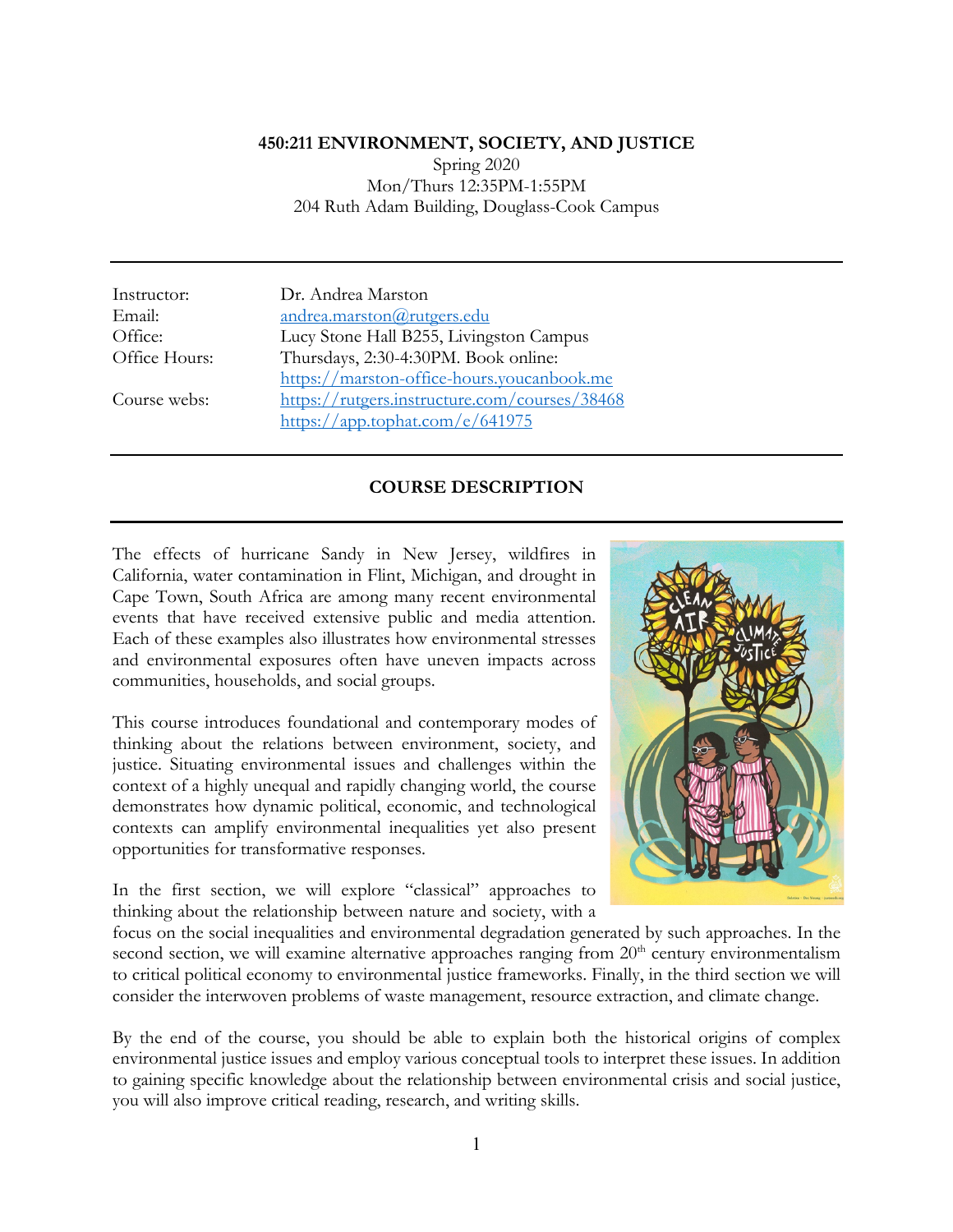There are **two required books** for this course, both of which are available in the bookstore:

- Robbins, P., Hintz, J., & Moore, S.A. (2014). **Environment and Society: A Critical Introduction.** New York: Wiley Blackwell.
- Sze, J. (2020). **Environmental Justice in a Moment of Danger.** Berkeley/LA: U of California Press.

All other readings for the course are either linked in this syllabus or posted on TopHat (see Course Mechanics below).

**Core Curriculum**: This course satisfies a **Historical Analysis [HST]** requirement in the SAS Core Curriculum. By the end of this course, students will be able to explain the development of some aspect of a society or culture over time, including the history of ideas or history of science. This course also satisfies a **Social Analysis [SCL]** requirement in the SAS Core Curriculum. By the end of this course, students will be able to apply concepts about human and social behavior to particular questions or situations.

## **COURSE REQUIREMENTS**

#### **Requirements and Percentage of Grade Associated with Each Requirement**

| 1. Participation                           | 15 percent |
|--------------------------------------------|------------|
| 2. Reading Quizzes                         | 10 percent |
| 3. First midterm                           | 15 percent |
| 4. Second midterm                          | 15 percent |
| 5. Final exam                              | 20 percent |
| 6. Environmental Justice Proposal          | 5 percent  |
| 7. Environmental Justice Google Earth Tour | 20 percent |

#### **Participation**

Participation is based on **attendance, participation in TopHat questions (during lectures),** and **thoughtful contributions to classroom discussion.** I will provide many opportunities for you to speak in both small and large group discussions.

Students should attend all classes. Please use the TopHat attendance system to check in at the beginning of class. If you expect to miss one or two classes, please use the University absencereporting website https://sims.rutgers.edu/ssra/ to indicate the date and reason for your absence. I will automatically receive an email from this system.

## **Reading Quizzes**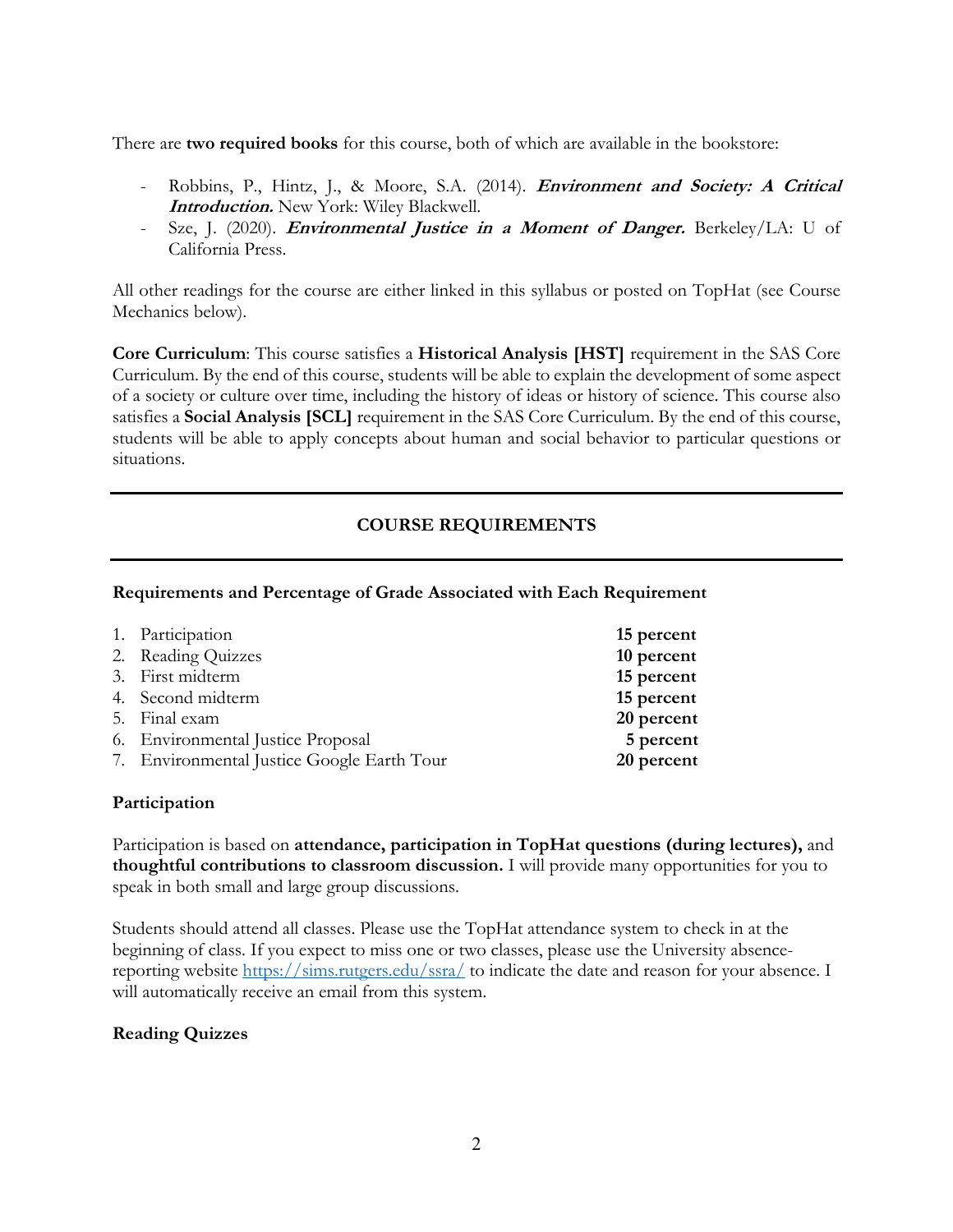In addition to thoughtfully reading everything assigned, you will be expected to take short surveys about the readings. There will be ten surveys in total, assigned randomly over the course of the semester at the beginning of lecture. Each survey is worth 1% of your course grade.

### **Exams**

There will be two midterms and a final exam, all of which will be based on: 1) material discussed in class, and 2) required readings. *Make-up exams will only be given in the event of religious observance, documented illness, documented family emergency, or documented Rutgers team event.*

## **Environmental Justice (EJ) Assignment**

The research assignment has two parts: a proposal and a Google Earth Tour. To begin, you will identify and research a case – from anywhere and anytime in world history – in which environmental justice concerns are at play. Topics and issues for the EJ assignment might include, for example, lead exposure, land-use conflicts, nuclear waste, Brownfields redevelopment, or green gentrification. You will conduct independent research about this topic, drawing on primarily academic resources (journal articles and books).

## **Proposal**

Early on in the semester, you will write a short proposal (300-500 words) that 1) explains your chosen issue, 2) identifies the main places and people/entities (e.g. businesses) involved in the issues, and 3) lists at least five references, at least three of which must be academic sources. These proposals are due on Canvas by 9AM on **Monday March 30.** Please also print and bring your proposals to class, as we will be discussing them collectively.

## **Google Earth Tour**

You will use Google Earth's Tour Builder platform to create an interactive digital tour of your EJ issue. Using as many of the platform's features as you want, tour me through the case, using photographs, videos, or audio as needed. Your tour should show evidence of academic research – i.e. write at least a paragraph for each "stop" along the tour – and should engage the conceptual issues explored in class. You should share your tour with me at my google account -  $\frac{\text{aim469}}{a\text{scarletmail.rutgers.edu}}$  - by 9PM on Friday, April 24<sup>th</sup>.

## **Grading**

Below is the standard undergraduate grade scale. Note that I will give grades as percentages, but they will appear as letter grades in your final report. All grades will be posted on TopHat.

| Letter        | Percentage | Grade Point |
|---------------|------------|-------------|
| A             | 90-100     | 4.0         |
| $B+$          | 85-89      | 3.5         |
| B             | 80-84      | 3.0         |
| $C+$          | 75-79      | 2.5         |
| $\mathcal{C}$ | $70-74$    | 2.0         |
| D             | $60 - 69$  | 1.0         |
| $_{\rm F}$    | Below 60   | 0.0         |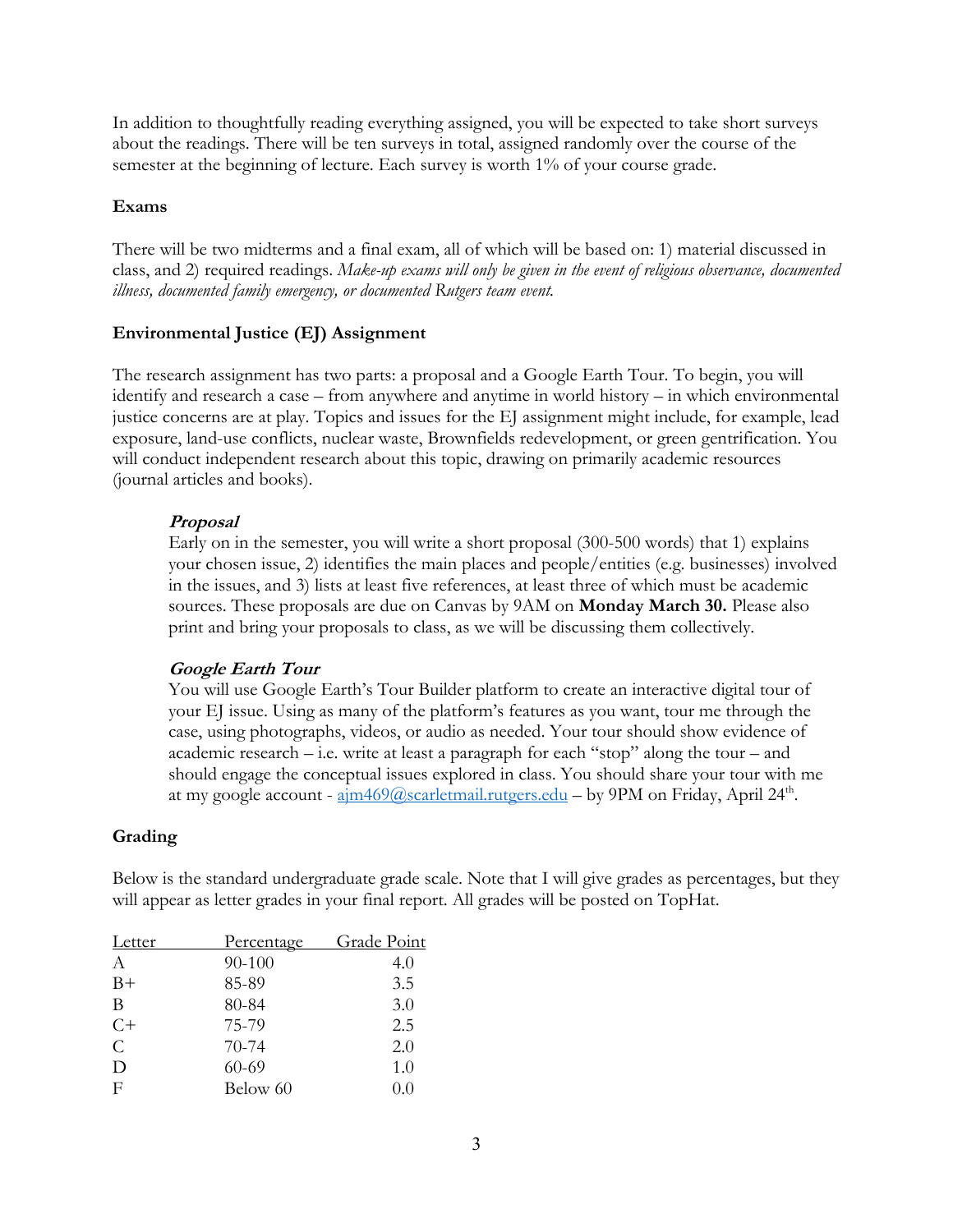## **Key Dates**

- **Thursday, February 27**: First Midterm Exam
- **Monday, March 30:** EJ proposal due (on Canvas by 9AM, also print & bring to class)
- **Monday, April 6:** Second Midterm Exam
- **Friday April 24**: EJ Google Earth Tour due (share with me at ajm469@scarletmail.rutgers.edu by 9PM)
- **TBA – Final Exam**

# **CLASSROOM POLICIES, MECHANICS, AND SUPPORT**

**Communication:** If you have a quick question that I can answer in 1-2 sentences, please email me at andrea.marston@rutgers.edu. I will do my best to respond within 24 hours, except on weekends. If you have any other questions or concerns, I encourage you to sign up for my office hours, which are on Thursdays between 2pm and 4pm. Please book online: https://marston-officehours.youcanbook.me. If your schedule does not permit you to meet during office hours, email me to schedule another meeting time.

**TopHat:** We will be using the Top Hat (www.tophat.com) classroom response system in class. You will be able to submit answers to in-class questions using Apple or Android smartphones and tablets, laptops, or through text message. Top Hat costs \$20 per semester, regardless of how many classes you are taking at Rutgers. This is a required expense for the course.

You can visit the Top Hat Overview (https://success.tophat.com/s/article/Student-Top-Hat-Overview-and-Getting-Started-Guide) within the Top Hat Success Center which outlines how you will register for a Top Hat account, as well as providing a brief overview to get you up and running on the system.

An email invitation will be sent to you by email, but if don't receive this email, you can register by simply visiting our course website: https://app.tophat.com/e/641975 **Note: our Course Join Code is 641975.**

Should you require assistance with Top Hat at any time, due to the fact that they require specific user information to troubleshoot these issues, please contact their Support Team directly by way of email  $\frac{\text{(support@tophat.com)}}{\text{(support@tophat.com)}}$ , the in app support button, or by calling 1-888-663-5491.

**Safe Space:** I am committed to creating a safe space for everyone to discuss, debate and grapple with the complex and potentially sensitive ideas and issues presented in this class. I expect you to respect each other and the diversity of opinions in the classroom. Disruptive behavior, offensive comments, and personal attacks will not be tolerated.

**Academic Honesty**: This course has a zero-tolerance policy for cheating, plagiarism, and other forms of academic dishonesty. Any evidence of academic dishonesty will be grounds for failing the assignment and, under certain conditions, the course. I will discuss appropriate citation practices in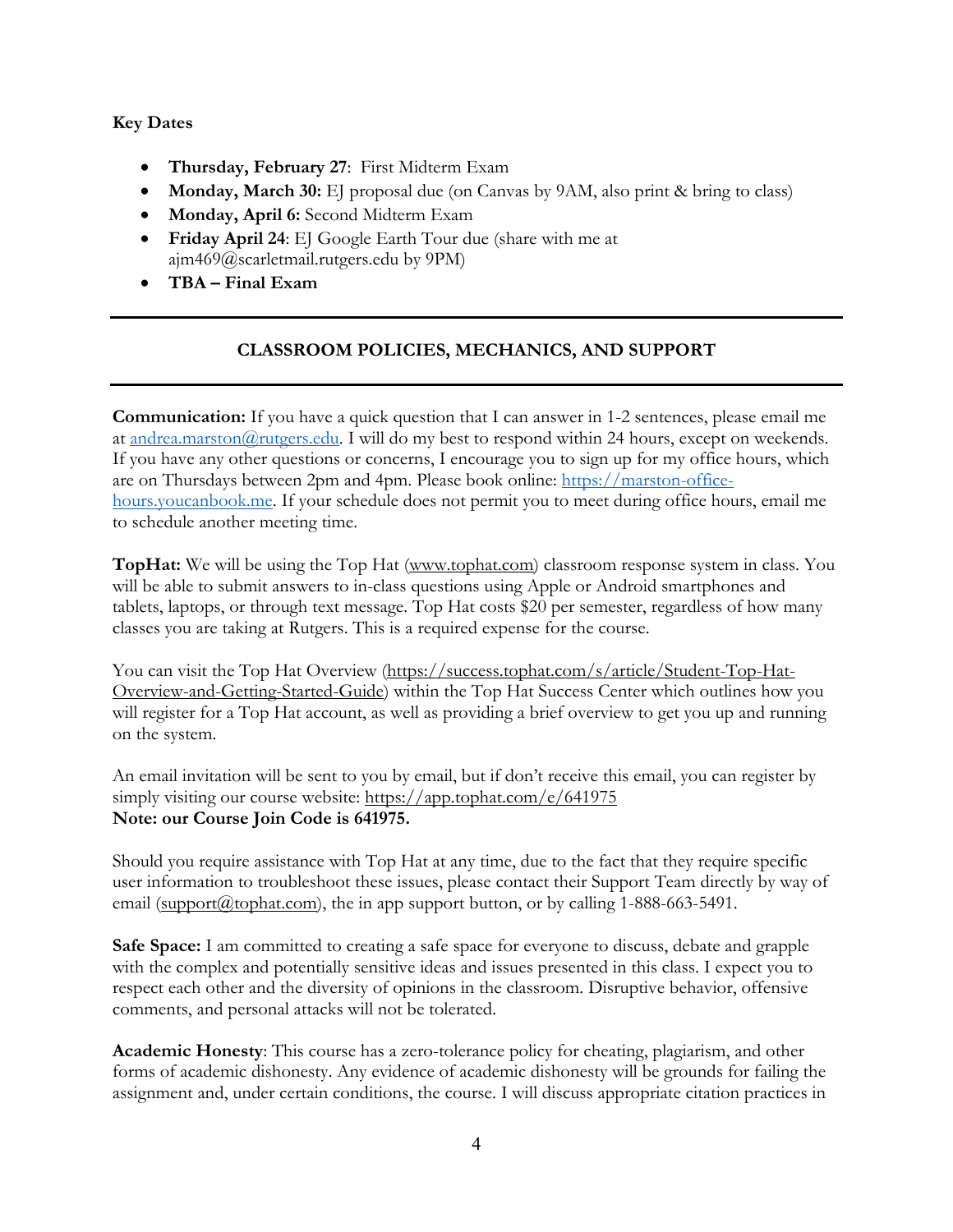class before you submit your research project. **However, if you have any questions about how or what you should cite, please do not hesitate to ask.** I would much rather help you cite appropriately than penalize you for doing it wrong. Generally, please follow these rules:

- 1. If the ideas are not yours, CITE them.
- 2. If the words are not yours, QUOTE and CITE them.
- 3. When in doubt, QUOTE and CITE.

You can also visit **Rutgers Academic Integrity** site for more information and citation guides (http://academicintegrity.rutgers.edu/resources-for-students/) or you can visit the **Rutgers**  Learning Center for more general writing assistance (https://rlc.rutgers.edu/).

**Counseling, Alcohol and Other Drug Assistance Program & Psychiatric Services (CAPS):** University is stressful, particularly when you are juggling many courses, jobs, and family responsibilities. Please let me know if you are struggling in any of these areas. CAPS can also help support your academic success. http://health.rutgers.edu/medical-counseling-services/counseling/

**Special Accommodations**: If you have any special circumstances that may affect with your work in this course, please come see me as soon as possible. If something unforeseen happens during the semester, let me know right away. I can be much more helpful if you talk to me well in advance of assignment deadlines.

# **COURSE AGENDA**

# **PART 1: INTRODUCING NATURE & SOCIETY**

## **Week 1: Introduction to course**

- Thu, Jan 23
	- o No readings

## **Week 2: A Many-Headed Crisis**

- Mon, Jan 27: Nature, Society, & Anthropocene
	- o Kolbert, E. (2014). The Mastodon's Molars. Chapter 2 of *The Sixth Extinction.* New York: Henry Holt and Company, pp. 23-46.
	- o Zalasiewicz, J., Williams, M., Smith, A., Barry, T. L., Coe, A. L., Bown, P. R., ... & Gregory, F. J. (2008). Are we now living in the Anthropocene? *GSA Today 18*(2), 4-8.
- Thu, Jan 30: Reframing the Crisis
	- o Pulido, L. (2018) "Racism and the Anthropocene" in *Future Remains: A Cabinet of Curiosities for the Anthropocene,* edited by Mitman, G., Emmett, R., and Armiero, M. Chicago: U of Chicago Press, pp. 116-128.
	- o Vergès, F (2017) "Racial Capitalocene," in *Futures of Black Radicalism*, edited by Johnson, G.T. and Lubin, A. New York: Verso. Read online: https://www.versobooks.com/blogs/3376-racial-capitalocene

#### **Week 3: Nature as External**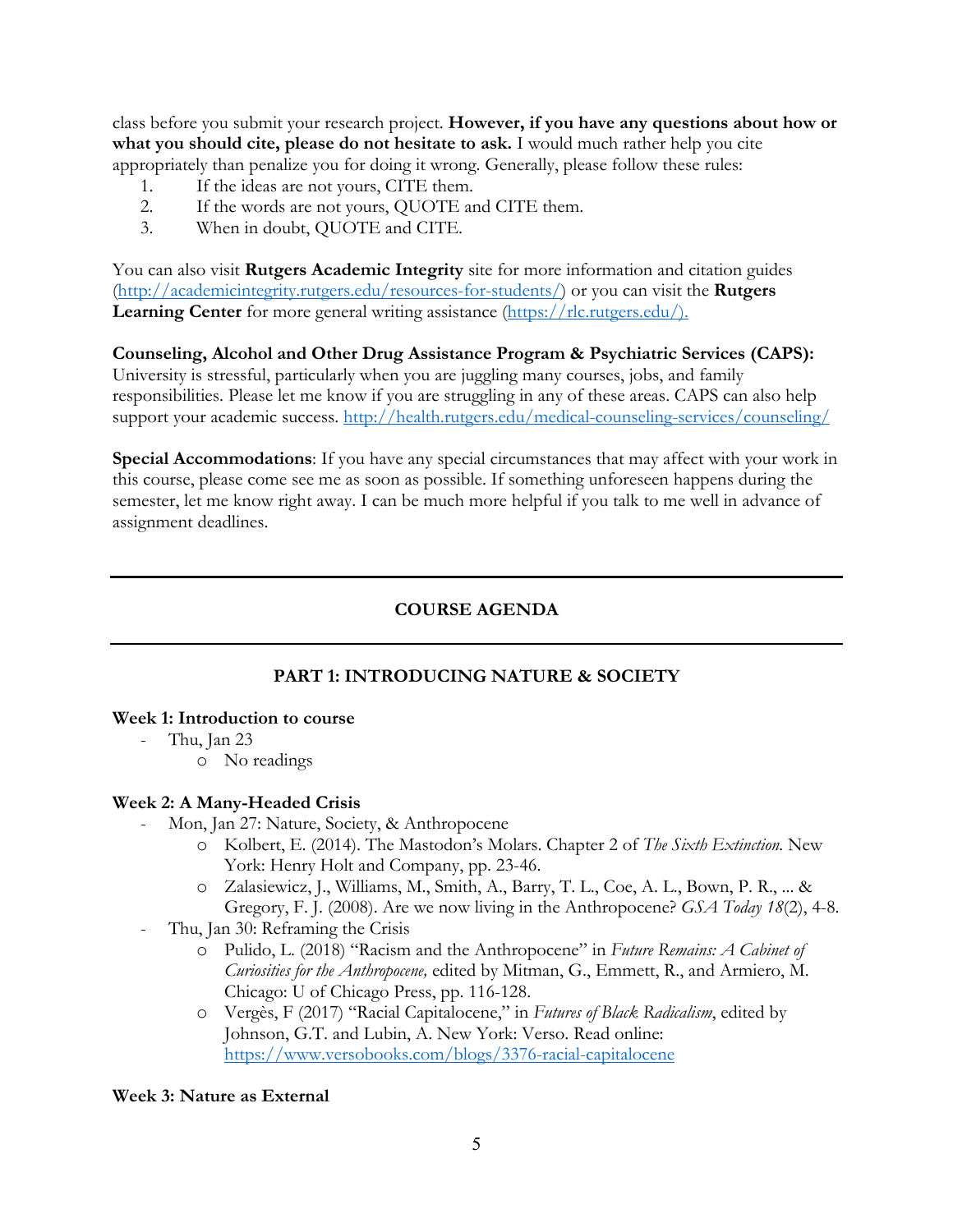- Mon, Feb 3: Naturalizing Nature
	- o *Environment and Society,* chapter 1
	- o Williams, R. (1980). Ideas of nature. Problems in Materialism and Culture. London: Verso, pp. 67-85
- Thu, Feb 6: Science and Nature
	- o Pratt, M. L. (1992). Science, planetary consciousness, interiors. In *Imperial Eyes: Travel Writing and Transculturation.* New York: Routledge, pp. 15-36.
	- o Haraway, Donna. 1991. "Situated Knowledges: The Science Question in Feminism and the Privilege of Partial Perspective." In *Simians, Cyborgs and Women: The Reinvention of Nature,* 183-201. New York: Routledge.

#### **Week 4: Nature as Property and Resource**

- Mon, Feb 10: Property and Labor
	- o Locke, J. (1690). "Of Property," *Second Treatise on Government,* Chapter 5. Available online: https://www.gutenberg.org/files/7370/7370-h/7370-h.htm
	- o Quiggin, J. (2015) "John Locke Against Freedom." *Jacobin.* Online: https://www.jacobinmag.com/2015/06/locke-treatise-slavery-private-property/
- Thu, Feb 13: Population and Scarcity
	- o *Environment and Society,* chapter 2
	- o Malthus, T. R. (1872). *An Essay on the Principle of Population,* Chapter 1

#### **Week 5: Nature as Commodity and Commons**

- Mon, Feb 17: Markets and Commodities
	- o *Environment and Society,* chapter 3
	- o Schabas, M. (2005). "Smith's Debt to Nature." Chapter 5 of *The Natural Origins of Economics.* Chicago: U Chicago Press, pp. 79-101.
- Thu, Feb 20: Institutions and Commons
	- o *Environment and Society,* chapter 4
	- o Hardin, G. (1968). The Tragedy of the Commons. *Science*, *162*(3859), 1243-1248.

#### **Week 6: End of Part 1**

- Mon, Feb 24: Review/Catch up
- **Thu, Feb 27: FIRST MIDTERM EXAM**

## **PART 2: SOCIO-ENVIRONMENTAL JUSTICE**

#### **Week 7: Rethinking Environmentalism**

- Mon, Mar 2: Conservation and Preservation
	- o *Environment and Society,* Chapter 5
	- Thu, Mar 5: Challenging Wilderness
		- o Finney, C. (2014). Chapters 1 & 2 of *Black Faces, White Spaces* (pp.21-50). Chapel Hill: UNC Press
		- o Cronon, W. (1996). The trouble with wilderness. *Environmental history*, *1*(1), 20-25.

#### **Week 8: Denaturalizing Economics**

- Mon, Mar 9: Political Economy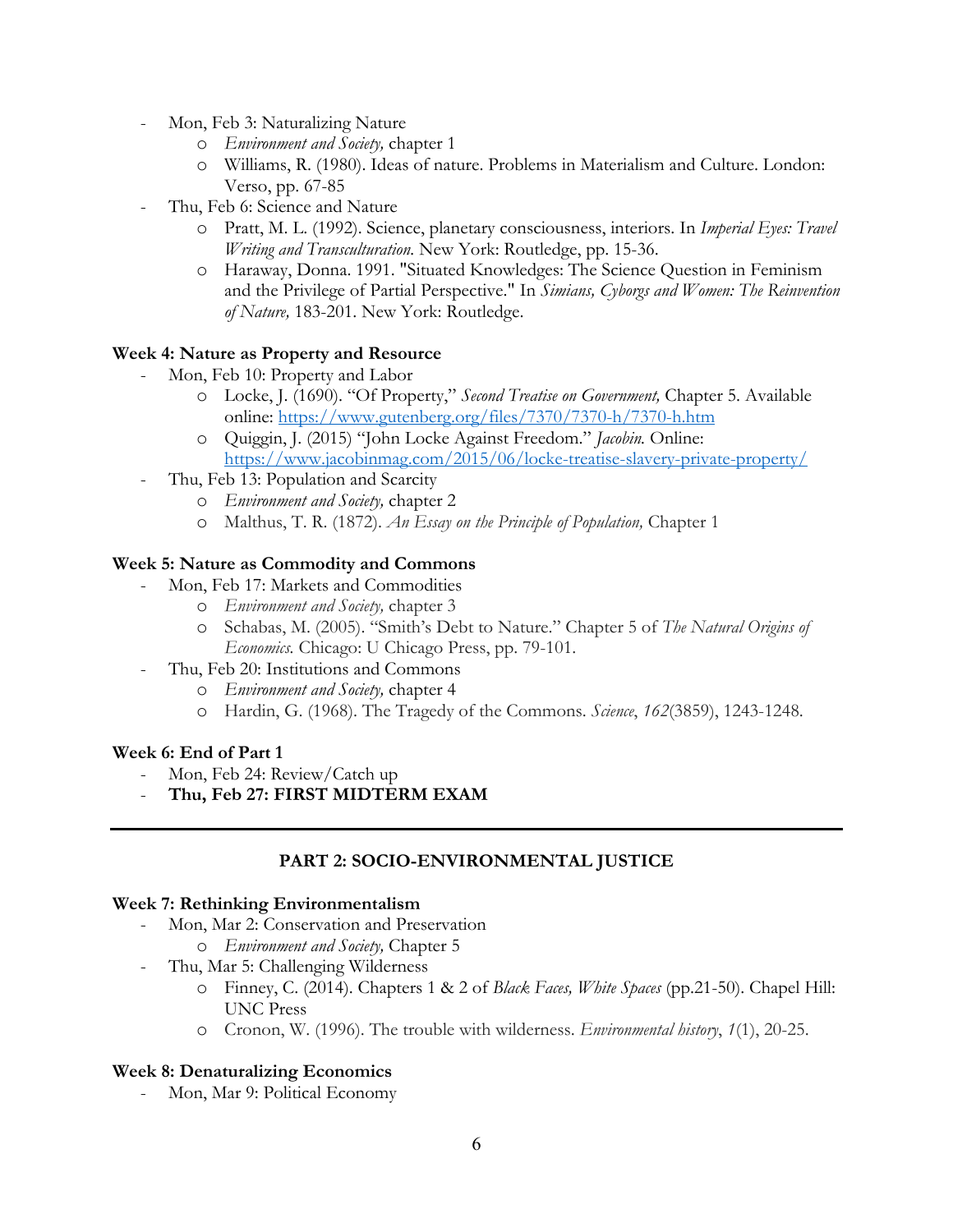- o *Environment and Society,* Chapter 7
- Thu, Mar 12: Risks, Hazards, & Political Ecology
	- o *Environment and Society,* Chapter 6

## **SPRING RECESS: NO CLASSES MEETINGS MARCH 16 OR 19**

## **Week 9: Critical Natures**

- Mon, Mar 23: Social Construction of nature
	- o *Environment and Society,* Chapter 8
- Thu, Mar 26: Rise of EJ Movement
	- o Cole, L.W. & Foster, S.R. (2000). "A History of the Environmental Justice Movement." Chapter 1 in *From the Ground Up: Environmental Racism and the Rise of the Environmental Justice Movement* (19-33)*.* New York: NYU Press.
	- o *Environmental Justice in a Moment of Danger,* Chapter 1

## **Week 10: Environmental Justice**

- Mon, Mar 30: Environmental Racism
	- o **EJ PROPOSAL DUE BY 9AM – be sure to also print & bring to class**
	- o Pulido, L. (2017) "Environmental Racism." In *The International Encyclopedia of Geography* (1-13). New York: John Wiley & Sons.
- Thu, Apr 2: Intersectional Environmental Justice
	- o CRC (2017[1977]) "The Combahee River Collective Statement." In *How We Get Free*  (edited by Keeanga-Yamahtta Taylor). Chicago: Haymarket Books, pp. 15-28.
	- o *Environmental Justice in a Moment of Danger,* Chapter 2

# **Week 11: End of Part 2**

- **Mon, Apr 6: SECOND MIDTERM EXAM**
- Thu, Apr 9: No class; independent research for final project.

# **PART 3: KEY ISSUES**

## **Week 12: Toxins and Trash**

- Mon, Apr 13: E-Waste
	- o *Environment and Society,* Chapter 17
- Thu, Apr 17: Wasted Places
	- o Dillon, L. (2014). Race, waste, and space: Brownfield redevelopment and environmental justice at the Hunters Point Shipyard. *Antipode*, *46*(5), 1205-1221.

# **Week 13: Climate Justice**

- Mon, Apr 20: Oil and Climate
	- o Schlosberg, D., & Collins, L. B. (2014). From environmental to climate justice: climate change and the discourse of environmental justice. *Wiley Interdisciplinary Reviews: Climate Change*, *5*(3), 359-374.
	- o Whyte, K. P. (2016). Why the Native American pipeline resistance in North Dakota is about climate justice. *The Conversation*. Online: https://theconversation.com/why-